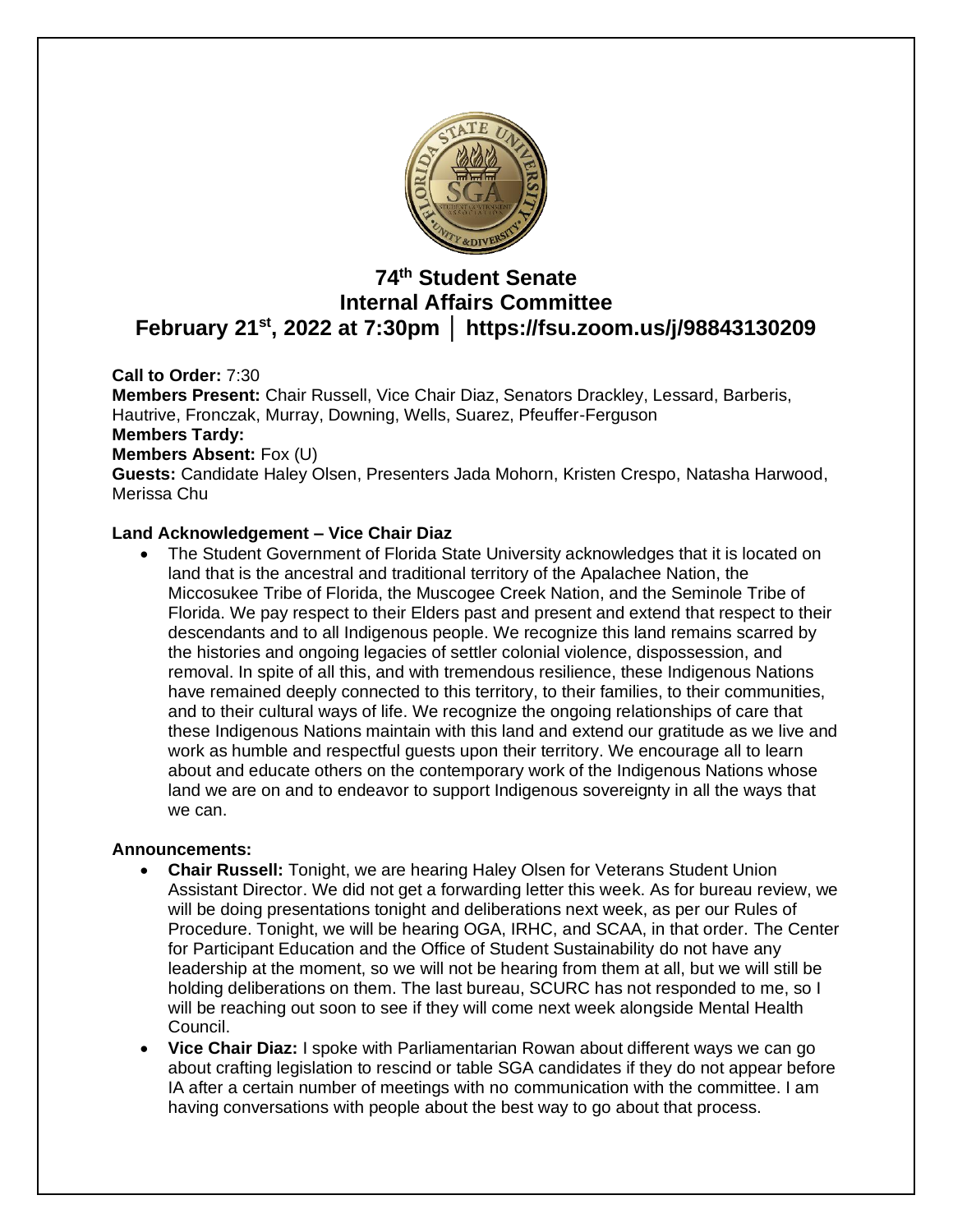### **Committee Business:**

- Bureau Review
	- o Office of Governmental Affairs
	- o Inter-Residence Hall Council
	- o Student Council for Accessibility Advocacy

#### **Old Business:**

- **Candidate for Confirmation:** Haley Olsen Veterans Student Union, Assistant Director
	- Opening Statement:
		- I am a sophomore majoring in Business Management, and my goal is to be an upper-level math educator. I am a second year cadet in our Army ROTC program, as well as my affiliation with the Simultaneous Membership Program in the Guard, working with combat engineers. When I started going to FSU, I wanted to be involved and I found the Veterans Student Union (VSU). I was drawn to it because of my service and I felt a connection to it. I feel it's important for our veterans to be a community. Throughout my service, through serving as secretary, I played a major part in our Battle of the Bands event, which was one our most highly-attended and successful events that we've had. I delegated all of the assignments for that event and made the schedule. I believe I would be a very good Assistant Director because of my hard work and passion, and my desire to make things better for my battle buddies at FSU. I have already taken on a lot of the Assistant Director duties, as our previous director had some struggles and had a lot going on last semester, so I took on some workload and helped out. I am financially certified and am confident I can do well to help us continue moving forward.
	- Technical Non-Debatable Questions:
		- None
	- General Round of Questioning:
		- Senator Pfeuffer-Ferguson: What sorts of events and activities do you plan to facilitate in this role, especially in collaboration with the other unions?
			- I was personally a fan of the Battle of the Bands event, so I am a big fan of promoting bigger, larger events that are open to the entire Student Body. Last semester, we had an event with the Jewish Student Union, and I know we are planning on doing more things like that, connecting with the other unions and doing joint events, like the powerful Jewish veterans event. We can have an even bigger
		- Senator Lessard: What do you plan on doing in the short amount of time you would have in the position given that agency elections are coming up??
			- A big thing that I pride myself on is my organizational ability. While I was secretary, there was some miscommunication and organizational issues within our board. I think improving on that and improving upon our system would be useful in being able to put on more successful and larger. A goal for me would be improving upon our organization and putting on a large event this semester.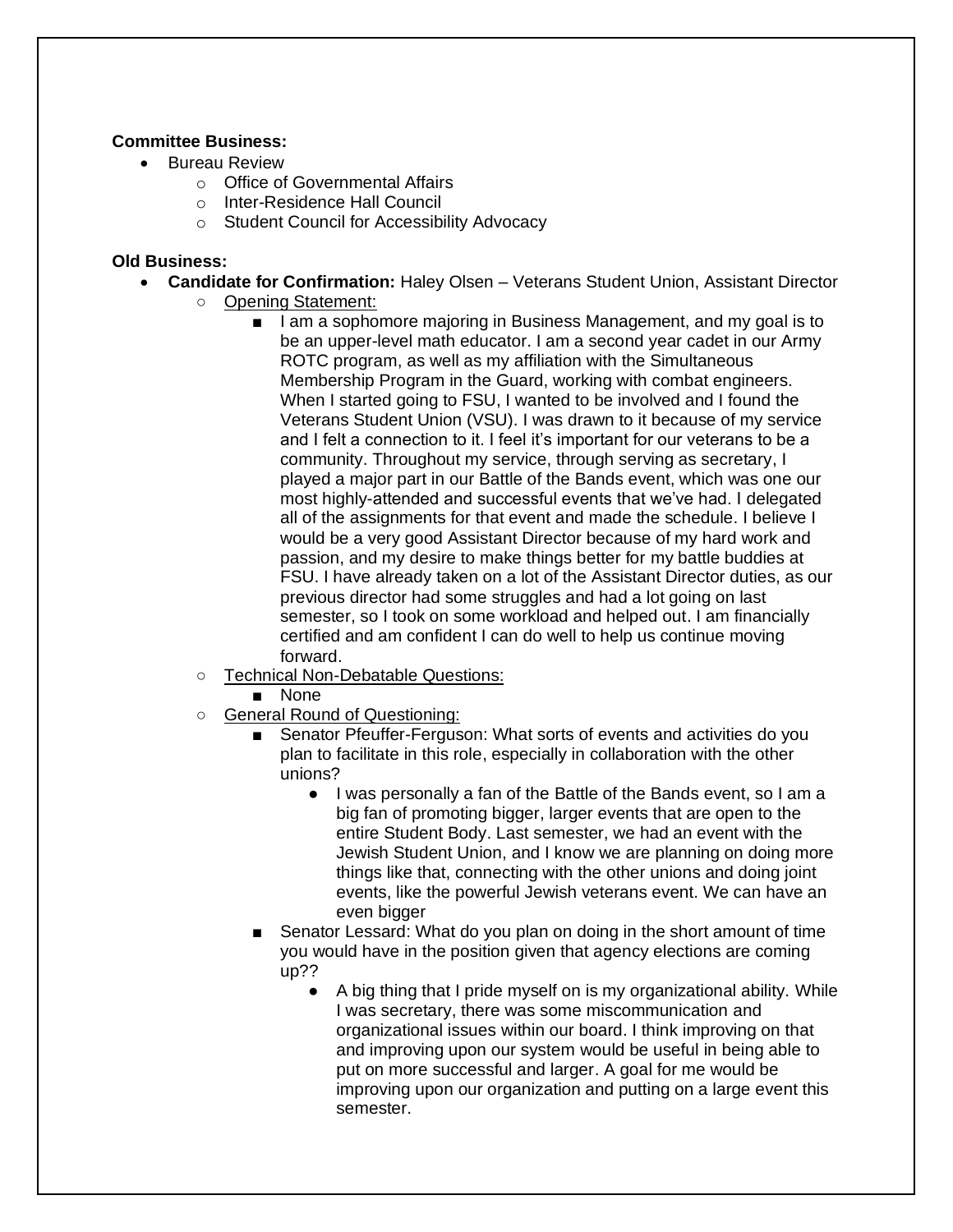- Senator Lessard: Do you plan on either continuing in this position in the next Administration or do you plan on holding other position within the VSU e-board next Administration?
	- I plan on continuing in this position if that is a possibility.
- Closing Statement:
	- Thank you for giving me this opportunity. I look forward to doing larger events with VSU and helping us reach out to more veterans on campus.
- **Senator Murray moves to enter round-table discussion; Senator Pfeuffer-Ferguson seconds**
- Round-Table Discussion:
	- Senator Lessard: You can definitely tell this candidate was prepared. She already indicated to us that she was financially certified. She has already been on the VSU board before, which shows dedication. I think it is admirable that she wants to do more work for the organization as it is somewhat of a time consuming job.
	- Vice Chair Diaz: I would agree with a lot of what the previous senator said. I appreciate the fact that she's already been on the VSU board, and that she's just trying to take on additional responsibilities, especially given the fact that VSU and some of the bureaus we look over are having some recruitment and engagement issues. I'd be happy to vote in favor of her.
	- Senator Pfeuffer-Ferguson: Getting to watch the candidate be forwarded and seeing her thrive in it, given the VSU is doing great work, is great. Some of the events that VSU puts on do go under the radar, but this candidate puts a lot of work into it. She absolutely loves what she's doing if you've ever spoken or interacted with her. She puts all her heart into this work, and seeing her step up is great to see, it's the least we can do for her, and I urge you all to vote yes.
- **Senator Lessard moves to call the question; Vice Chair Diaz seconds**
- Vote:
	- Yes: 11 Senators Drackley, Lessard, Wells, Barberis, Hautrive, Fronczak, Murray, Downing, Suarez, Pfeuffer-Ferguson, Vice Chair Diaz
	- No: 0
	- Abstain: 0

# ● **RESULT: CANDIDATE HALEY OLSEN PASSES**

## **New Business:**

- **Bureau Review Presentation: Office of Governmental Affairs (OGA)**
	- o Presentation Link: [https://drive.google.com/file/d/1ToxQPxb1o\\_KwcourrdGLNFV9WOBpu0\\_r/view?](https://drive.google.com/file/d/1ToxQPxb1o_KwcourrdGLNFV9WOBpu0_r/view?usp=sharing) [usp=sharing](https://drive.google.com/file/d/1ToxQPxb1o_KwcourrdGLNFV9WOBpu0_r/view?usp=sharing)
	- o Presentation:
		- Jada Mohorn: I am the Communications Director for the OGA. This is our Internal Affairs Bureau Review.
		- Natasha Harwood: I am the Director of Events for the OGA Board. (Presents Leadership of OGA Board).
		- Mohorn: Spent a total of \$5,000 for our Seminole Reception, awards for which were \$161, with our overall budget being \$7,500.
		- Harwood: (Events Slide) For our events, we had 3: FSU Day at the Capitol, with about 1,000 people attending, Seminole Evening Reception with about 300 people attending, and our future upcoming event is our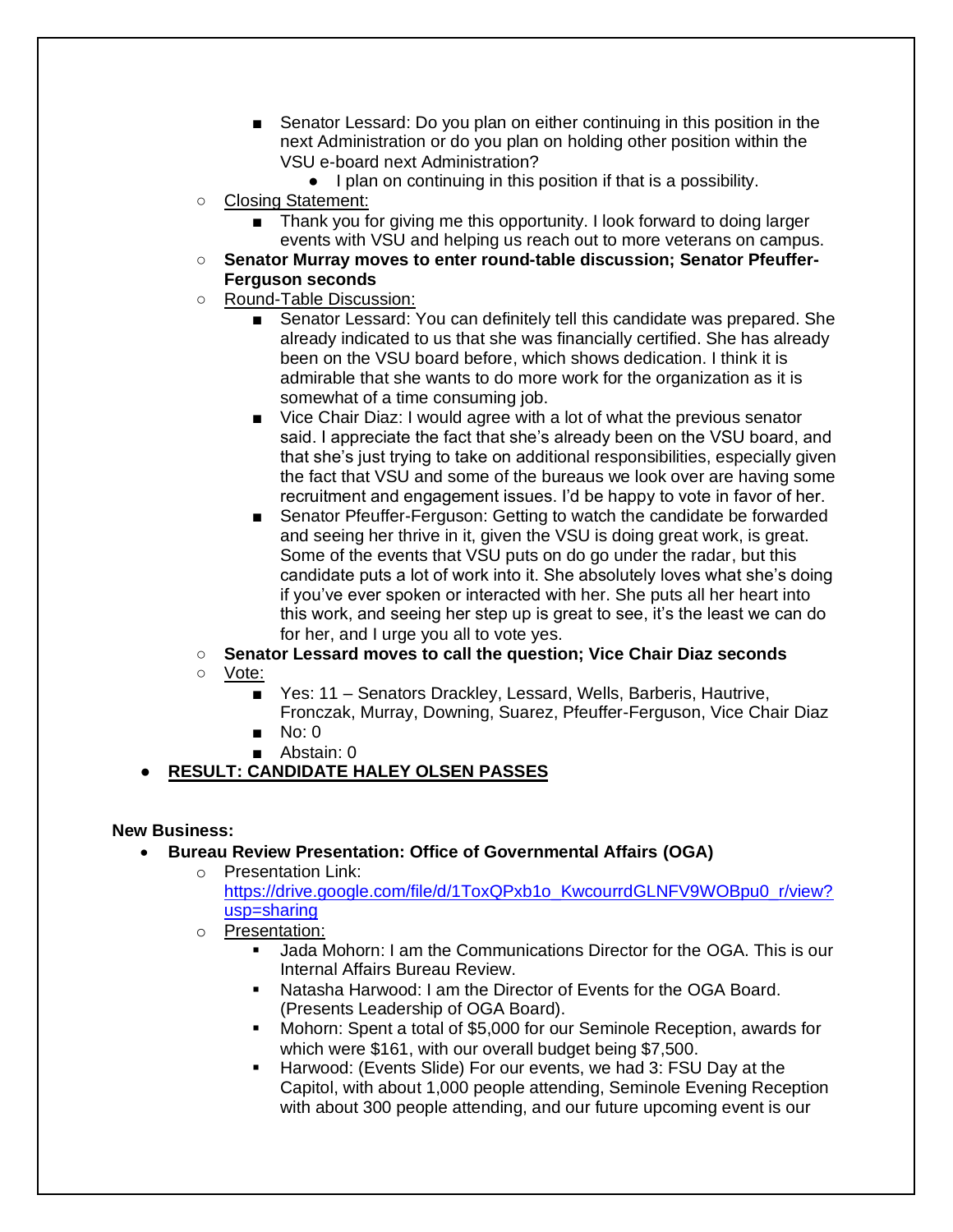Day at City Hall, which we are estimating about 75 in attendance, but that could end up being a lot more.

- Mohorn: The Board believes it has fulfilled, and will continue to fulfill, its expectations and goals outlined in our mission statement, as well as that of SGA. These include representing and advocating for FSU students, as well as monitoring the governmental processes and informing the Student Body of key governmental issues that are going on around campus and throughout the community.
- Harwood: Our selection and forwarding process strictly adheres to those outlined in Student Body Statutes.
- Mohorn: OGA feels it will better carry out its mission with greater cooperation from the Senate, and looks forward to collaborating on future legislation with the Senate.
- o Technical Non-Debatable Questions
	- **None**
- o General Round of Questioning:
	- Senator Murray: Dealing with workload, do you think 9 at-large members is a lot (12 major positions within OGA including Director and 2 deputies), or do you think it would be better for there to be fewer members on the OGA board that would each individually have more workload?
		- Harwood: I do believe I could handle an increased workload, and it could be beneficial as they are major offices.
	- Vice Chair Diaz: Do you have any opinions on amendments to a bill presented to us (Bill 1) a few months ago with respect to the ability for OGA to have deputies or assistants that are not necessarily board members?
		- Harwood: I don't have a super clear understanding of that proposal as I wasn't there, but I do know that the Board as a whole felt like if it had more autonomy, it might be easier to have a more smooth functioning of OGA, and that our Director and Assistant Director have indicated interest in a less intense forwarding process.
	- Vice Chair Diaz: What plans do you have to potentially innovate OGA or what ideas do you have for new events you might want to put on?
		- Harwood: Our newest event is FSU Day at City Hall, and that event is our first time doing it. It is to connect the local government to FSU, not necessarily just focusing on the state-level government. The planning process is going forward, and we are potentially looking to involve high school students in this process as well.
	- Senator Lessard: Earlier, you mentioned wanting to have more "autonomy" for OGA. What does that vision look like? Does the Senate not necessarily have to approve your legislative agenda? What do you refer to that as?
		- Harwood: It is not really my place as the director of events to speak on that issue, but the previous senator mentioned before, efforts to try to decrease the involvement in the forwarding process for nonessential members.

**Senator Lessard moves to table discussion on OGA pending deliberations; Senator Barberis seconds.**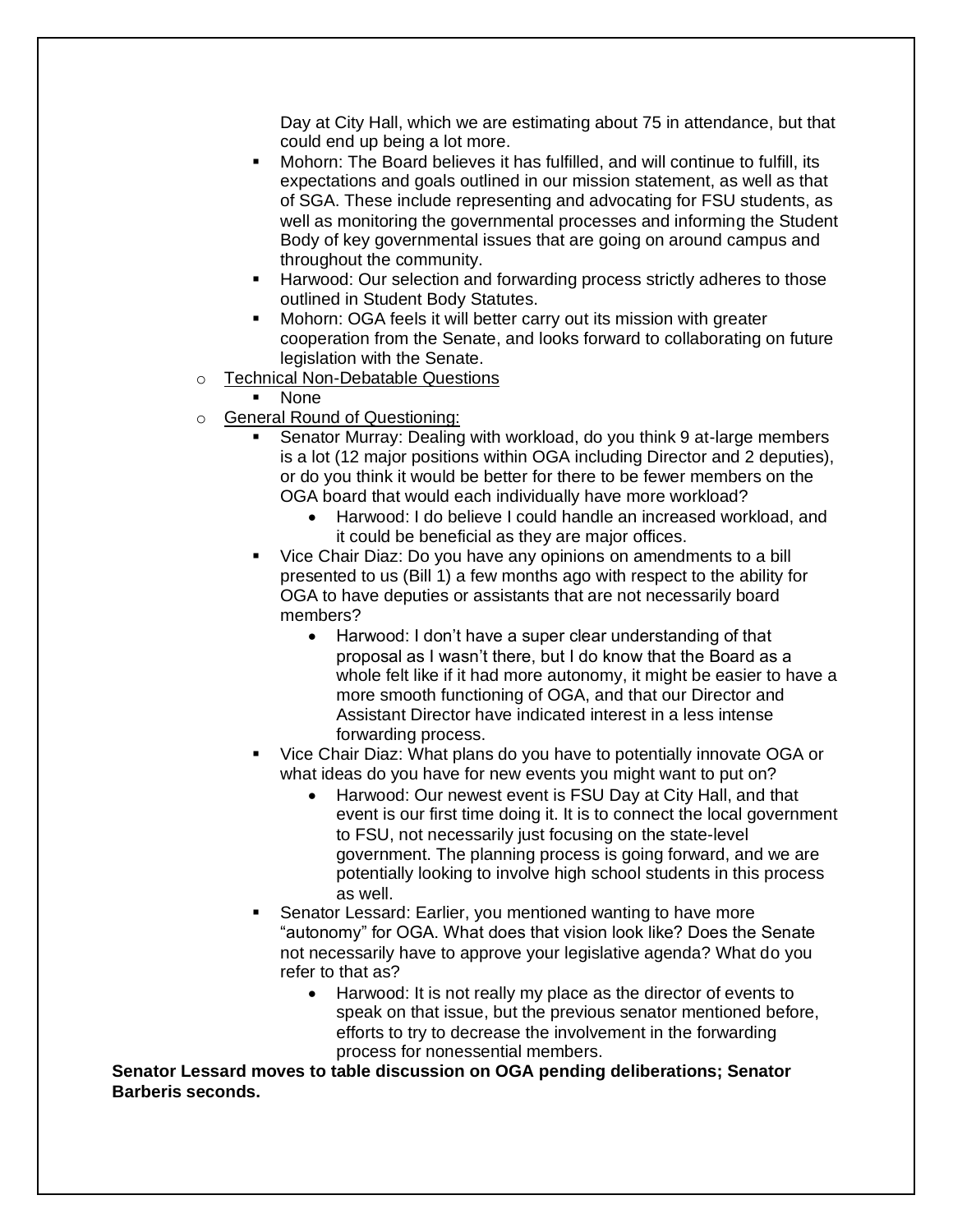### • **Bureau Review Presentation: Inter-Residence Hall Council (IRHC)**

- o Presentation Link: https://drive.google.com/file/d/1mVcp\_SZJUTBdwml4rNN2u3jqHWzq43dd/view? [usp=sharing](https://drive.google.com/file/d/1mVcp_SZJUTBdwml4rNN2u3jqHWzg43dd/view?usp=sharing)
- o Presentation:
	- Merissa Chu: I am the Director of IRHC. We are a bureau of SGA and an affiliate of University Housing comprised of 18 different residence halls on campus, as well as our executive board. Our mission is to engage students in their on-campus living experience through leadership development, community involvement, and peer advocacy. We are oftentimes the second things placed into the hands of freshmen, after their room key. We provide the opportunity for leadership development through the Hall Councils in their residence halls, and provide instruction, mentorship, and events and programming to bring a sense of communities to these halls. Our expenses pertain to the annual programming we have every year. (Explains budget breakdown, leadership structure).
- o Technical Non-Debatable Questions:
	- **None**
- o General Round of Questioning:
	- Senator Fronczak: How is involvement and engagement in terms of students running for and filling slots in Hall Council positions?
		- Director Chu: To pull back the curtain a bit, we have a Qualtrics that goes out and look to ensure that we are following deadlines. When the election deadline closes, we do reopen the opportunities to other residents to fulfill the roles that may not be getting filled, or that no candidates applied for. This would always be in coordination with the Head Coordinator of the hall or their deputies.
	- Senator Fronczak: With the \$1,000 food allocation on the budget breakdown, what does it mean when it says IRHC will "help supplement this gap with the loss of funds from vending machines provided to us by housing?"
		- Director Chu: We receive funding through the vending machines and all of the laundry fees. All of that money goes back to IRHC and it goes back to residents' programming. The vending machine antidote is in reference to the loss of funds endured because of COVID, as there were less residents on campus occupying the dorms.
	- Vice Chair Diaz: I often hear concerns regarding programming from people I live with in my residence halls, and that they feel Hall Councils don't necessarily do enough for them. What kinds of safeguards are there in place to ensure that programming is being trickled down and that all Hall Councils are putting on effective programming for residents?
		- Director Chu: While IRHC is the umbrella organization of the Hall Councils, in terms of programming, the e-board pilots and puts on campus-wide programming which get lots of participation. With respect to individual Hall Council programming, each Council has duties they have to uphold and are responsible for writing an end-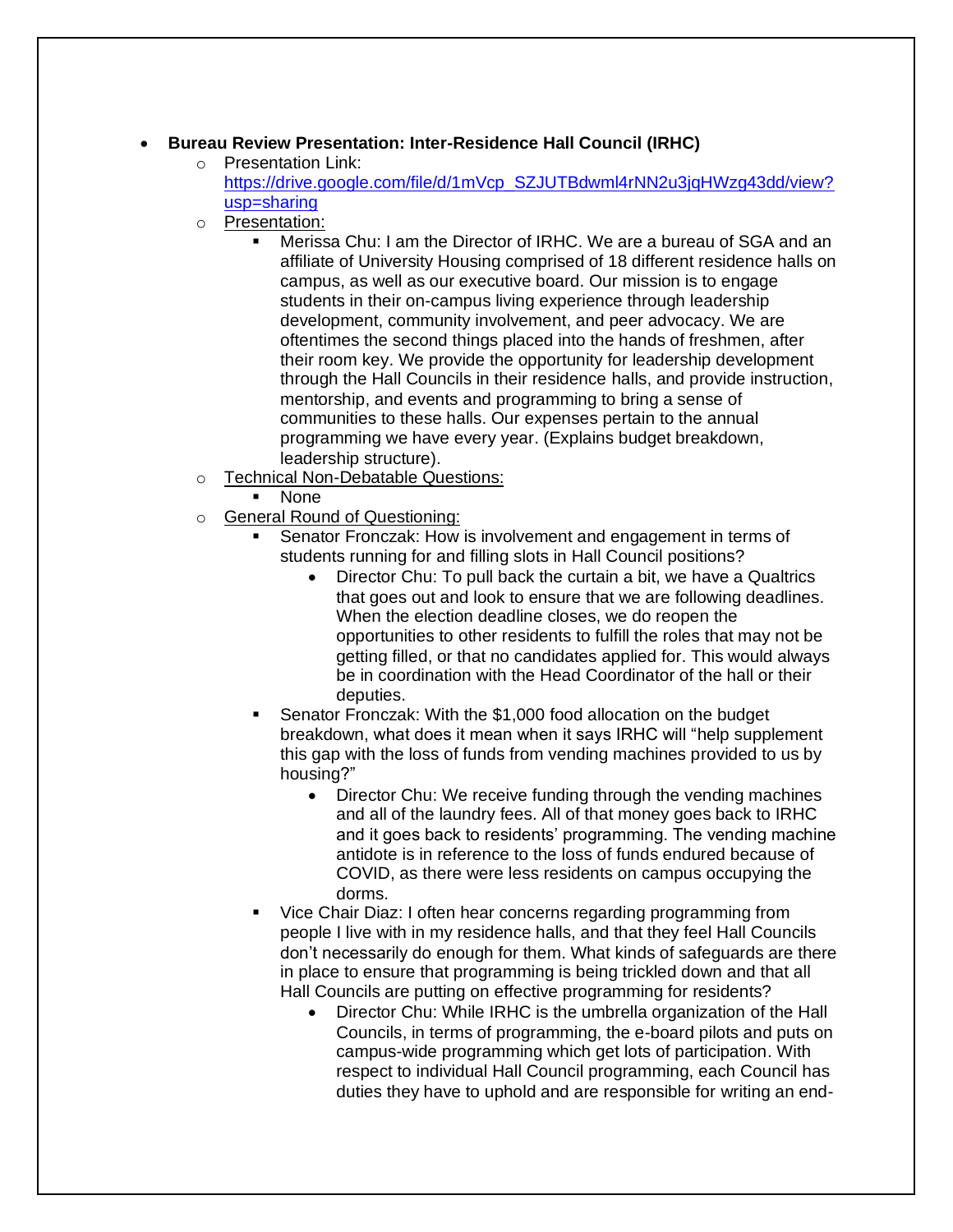of-the-month (EOM) report about the events they host, their budget expenditures, what they do with decorations, etc. At the end of the day, there are some teams and Hall Councils that perform better than others because they may be bogged down or can't commit to their duties as well as they would like. We do follow up with Hall Council leaders after reading EOM reports and provide support through our channels of communication.

- Senator Lessard: You noted that there are nine currently active Hall Councils. Does that mean that there are seven buildings that are not part of the Hall Councils?
	- Director Chu: No, but some Hall Councils encompass multiple physical buildings to form multi-building communities that form a Hall Council.

**Senator Murray moves to table discussion on IRHC pending deliberations; Senator Hautrive seconds.**

- **Bureau Review Presentation: Student Council for Accessibility Advocacy (SCAA)**
	- o Presentation Link: [https://drive.google.com/file/d/1WHS2M9xb6QCKmDB7nlw15C-](https://drive.google.com/file/d/1WHS2M9xb6QCKmDB7nlw15C-Kck6Wwy1H/view?usp=sharing)[Kck6Wwy1H/view?usp=sharing](https://drive.google.com/file/d/1WHS2M9xb6QCKmDB7nlw15C-Kck6Wwy1H/view?usp=sharing)
	- o Presentation:
		- Kristen Crespo: I am the Assistant Director (AD) of SCAA. (Presents Current Leadership slide). We are trying to fill our positions as much as possible, and have received several application confirmations and are currently awaiting interviews. (Presents Budget Breakdown). We are currently limited in our budgetary processes, as we are only allowed to have access to the \$2,160 budget allocation at the beginning of the next fiscal year in the summer, meaning our programming can only really begin next semester. In terms of upcoming events we are brainstorming for next semester, we are we are planning on hosting a movie night that is accessible to all people, featuring assisted listening devices and closed captions for DCP films. We would also like to host a brunch on Landis or somewhere else accessible to all students. We would like to collaborate on this with some organizations, including the Sign Language Club and Best Buddies, among others. Our last possible event is partnering up with JSU or OUC to have a discussion-based picnic for Jewish disability awareness. (Presents Purpose slide). I wanted to remind you that we are a very new organization and are limited in our resources, but we are doing the best we can to plan for next semester when we can begin doing the real work of putting on events and programming.
	- o Technical Non-debatable Questions:
		- **None**
	- o General Rounds of Questions:
		- Senator Suarez: Is you Director aware that her term ends in April?
			- AD Crespo: She is aware, but she is still committed to doing the best she can, and we are also working on filling the rest of our positions.
		- Senator Murray: Are there any positions on the board in particular that you are needing to fill urgently?
			- AD Crespo: We want to fill all of our positions as fast as possible.